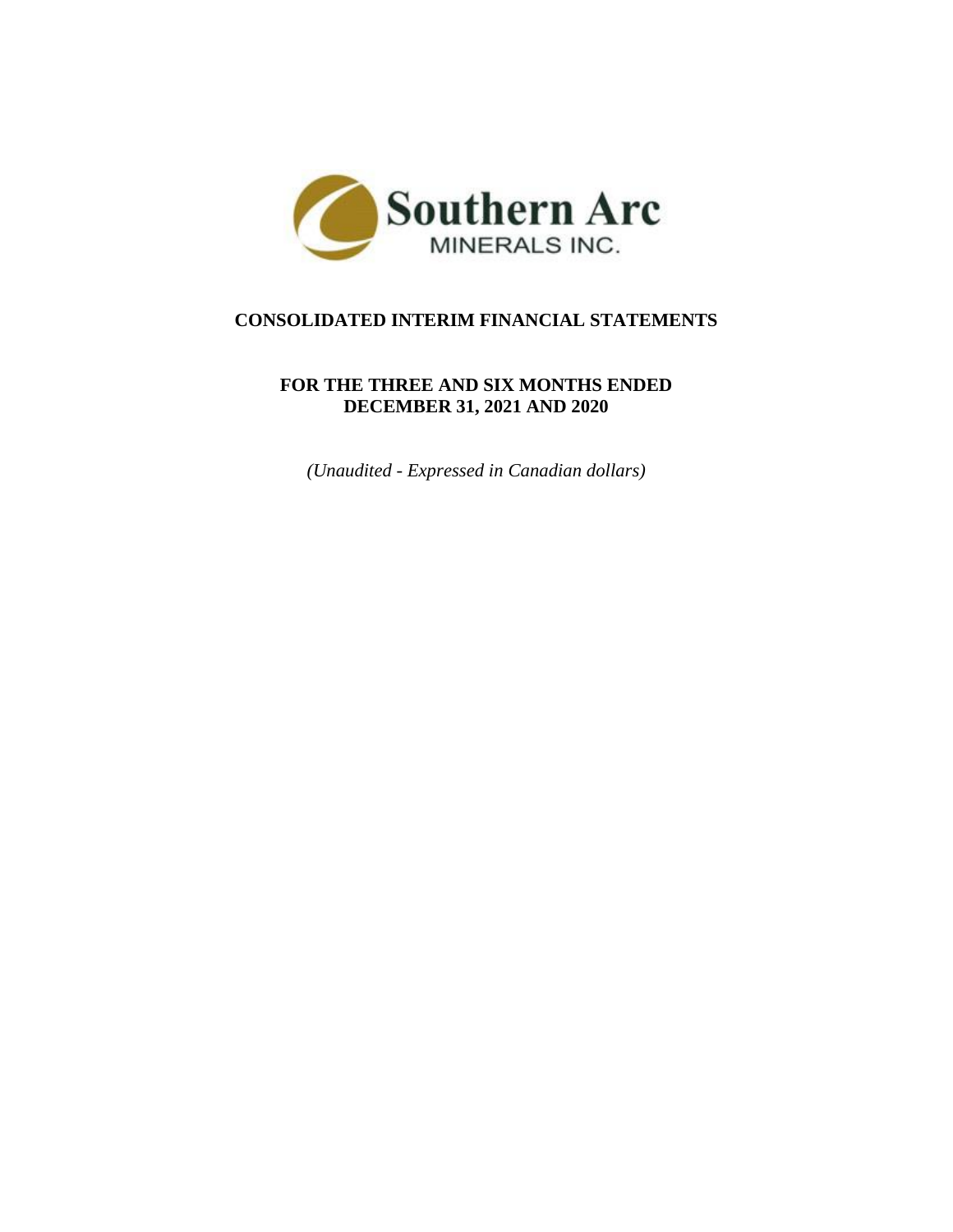## **NOTICE TO READER CONDENSED INTERIM FINANCIAL STATEMENTS**

The accompanying unaudited condensed interim financial statements of Southern Arc Minerals Inc. (the "Company") for the three and six months ended December 31, 2021, have been prepared by management and are the responsibility of the Company's management and have not been reviewed by an auditor.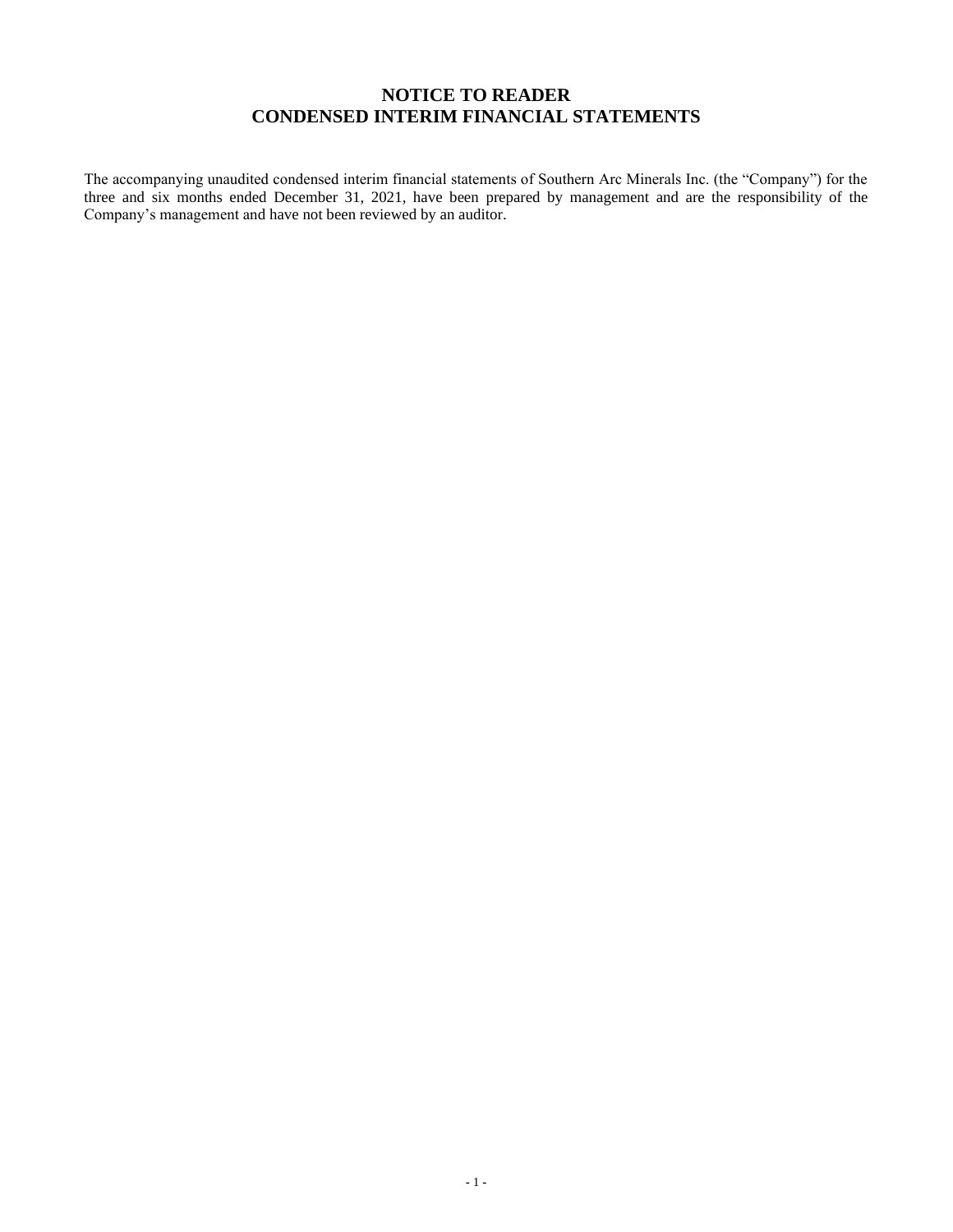## STATEMENTS OF FINANCIAL POSITION

(Unaudited - Expressed in Canadian dollars)

| As at                                      | <b>December 31, 2021</b> |               |                |  |  |
|--------------------------------------------|--------------------------|---------------|----------------|--|--|
| <b>Assets</b>                              |                          |               |                |  |  |
| <b>Current</b>                             |                          |               |                |  |  |
| Cash                                       | \$<br>1,235,324          | <sup>\$</sup> | 630,070        |  |  |
| Receivables                                | 23,844                   |               | 12,381         |  |  |
| Prepaid expenses and other deposits        | 17,613                   |               | 19,778         |  |  |
| Investments (Note 3)                       | 554,890                  |               | 851,988        |  |  |
|                                            | 1,831,671                |               | 1,514,217      |  |  |
| <b>Investments</b> (Note 3)                |                          |               | 1,045,930      |  |  |
| <b>Furniture and equipment</b> (Note 4)    | 3,839                    |               | 4,243          |  |  |
| <b>Total assets</b>                        | \$<br>1,835,510          | \$            | 2,564,390      |  |  |
| <b>Liabilities</b>                         |                          |               |                |  |  |
| <b>Current</b>                             |                          |               |                |  |  |
| Accounts payable and accrued liabilities   | \$<br>36,047             | $\mathcal{S}$ | 61,242         |  |  |
| <b>Total liabilities</b>                   | 36,047                   |               | 61,242         |  |  |
| <b>Shareholders' equity</b>                |                          |               |                |  |  |
| Capital stock (Note 5)                     | 78,577,429               |               | 78,577,429     |  |  |
| Treasury stock (Note 5)                    | (1,170,000)              |               | (1,170,000)    |  |  |
| Equity reserve                             | 12,204,724               |               | 12,204,724     |  |  |
| Accumulated other comprehensive loss       | (145, 416)               |               | (1,585,431)    |  |  |
| Deficit                                    | (87, 667, 274)           |               | (85, 523, 574) |  |  |
| <b>Total shareholders' equity</b>          | 1,799,463                |               | 2,503,148      |  |  |
| Total liabilities and shareholders' equity | \$<br>1,835,510          | \$            | 2,564,390      |  |  |

Nature of operations and going concern (Note 1)

Approved by the Board of Directors and authorized for issuance on February 17, 2022:

## **On behalf of the Board of Directors**

 *"John Proust"* Director *"Morris Klid"* Director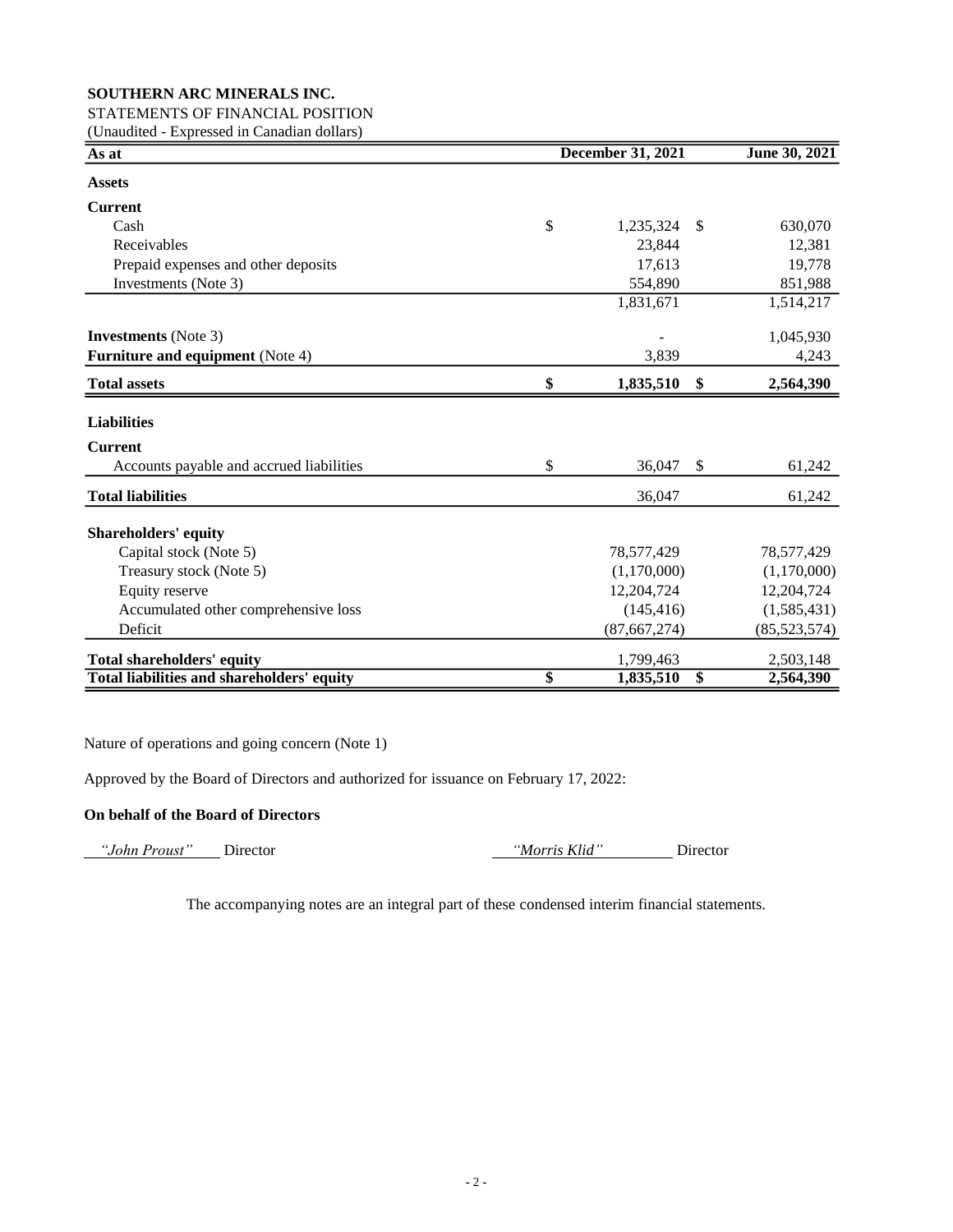STATEMENTS OF NET INCOME (LOSS) (Unaudited - Expressed in Canadian dollars)

|                                                             |    | Three months ended |     | Three months ended |               | Six months ended  |      | Six months ended  |
|-------------------------------------------------------------|----|--------------------|-----|--------------------|---------------|-------------------|------|-------------------|
|                                                             |    | December 31, 2021  |     | December 31, 2020  |               | December 31, 2021 |      | December 31, 2020 |
| <b>Expenses</b>                                             |    |                    |     |                    |               |                   |      |                   |
| Depreciation                                                | \$ | 202                | -\$ | 2,090              | -S            | 404               | - \$ | 23,066            |
| Office and miscellaneous (Note 6)                           |    | 21,008             |     | 23,858             |               | 41,025            |      | 68,547            |
| Management fees (Note 6)                                    |    | 60,000             |     | 70,000             |               | 120,000           |      | 160,000           |
| Foreign exchange loss (gain)                                |    | (2,025)            |     | 6,635              |               | (7,239)           |      | 8,946             |
| Investor relations                                          |    | 611                |     | 2,561              |               | 1,222             |      | 3,572             |
| Professional fees                                           |    | 44,550             |     | 105,938            |               | 61,581            |      | 221,642           |
| Transfer agent and filing fees                              |    | 8,969              |     | 43,494             |               | 10,935            |      | 55,031            |
| Loss before other items                                     |    | (133, 315)         |     | (254, 576)         |               | (227, 928)        |      | (540, 804)        |
| Other income (expense)                                      |    |                    |     |                    |               |                   |      |                   |
| Interest and other income                                   |    | 188                |     | (751)              |               | 543               |      | 27,055            |
| Realized and unrealized gain (loss) on investments (Note 3) |    | (101, 586)         |     | (414, 592)         |               | (492, 934)        |      | 162,343           |
| Equity loss from investment in associate                    |    |                    |     | (35,992)           |               |                   |      | (239,690)         |
| Gain on return of capital transaction                       |    |                    |     | 6,698,969          |               |                   |      | 6,698,969         |
|                                                             |    | (101, 398)         |     | 6,247,634          |               | (492,391)         |      | 6,648,677         |
| Net income (loss) for the period                            |    | $(234,713)$ \$     |     | 5,993,058          | \$            | $(720,319)$ \$    |      | 6,107,873         |
| <b>Basic income per share</b>                               |    | $(0.01)$ \$        |     | 0.27               |               | $(0.03)$ \$       |      | 0.32              |
| Diluted income per share                                    | ъ. | $(0.01)$ \$        |     | 0.27               | $\mathcal{S}$ | $(0.03)$ \$       |      | 0.32              |
| Weighted average shares outstanding (Note 5)                |    | 22,768,283         |     | 22,383,877         |               | 22,768,283        |      | 18,928,779        |
| Diluted weighted average shares outstanding (Note 5)        |    | 22,768,283         |     | 22,383,877         |               | 22,768,283        |      | 18,928,779        |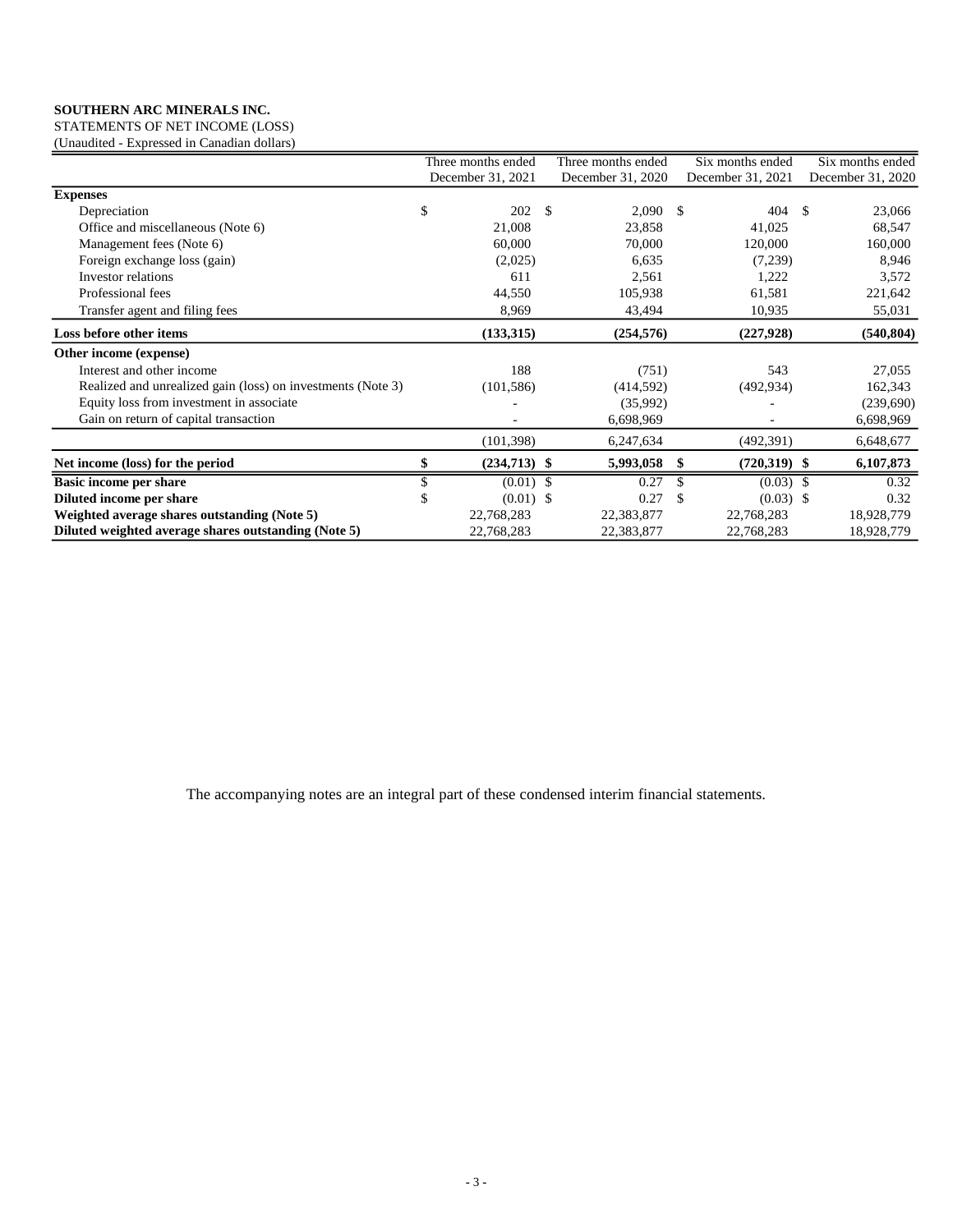## CONDENSED STATEMENTS OF COMPREHENSIVE INCOME (LOSS)

(Unaudited - Expressed in Canadian dollars)

|                                                                              | Three months ended | Three months ended | Six months ended  | Six months ended  |
|------------------------------------------------------------------------------|--------------------|--------------------|-------------------|-------------------|
|                                                                              | December 31, 2021  | December 31, 2020  | December 31, 2021 | December 31, 2020 |
| Net income (loss) for the period                                             | (234,713)          | 5,993,058          | (720, 319)        | 6,107,873         |
| Other comprehensive income (loss)                                            |                    |                    |                   |                   |
| Items that may not be subsequently reclassified to profit/loss:              |                    |                    |                   |                   |
| Change in fair value of investments                                          | (1.300)            | 15,397             | 16,634            | 1,603,772         |
|                                                                              | (1,300)            | 15,397             | 16,634            | 1,603,772         |
| Total comprehensive income (loss) for                                        |                    |                    |                   |                   |
| the period                                                                   | (236, 013)         | 6,008,455          | (703, 685)        | 7,711,645         |
| Comprehensive income (loss) attributable to:<br>Shareholders of Southern Arc |                    |                    |                   |                   |
| Minerals Inc.                                                                | (236, 013)         | 6,008,455          | (703, 685)        | 7,711,645         |
|                                                                              | (236, 013)         | 6,008,455          | (703, 685)        | 7,711,645         |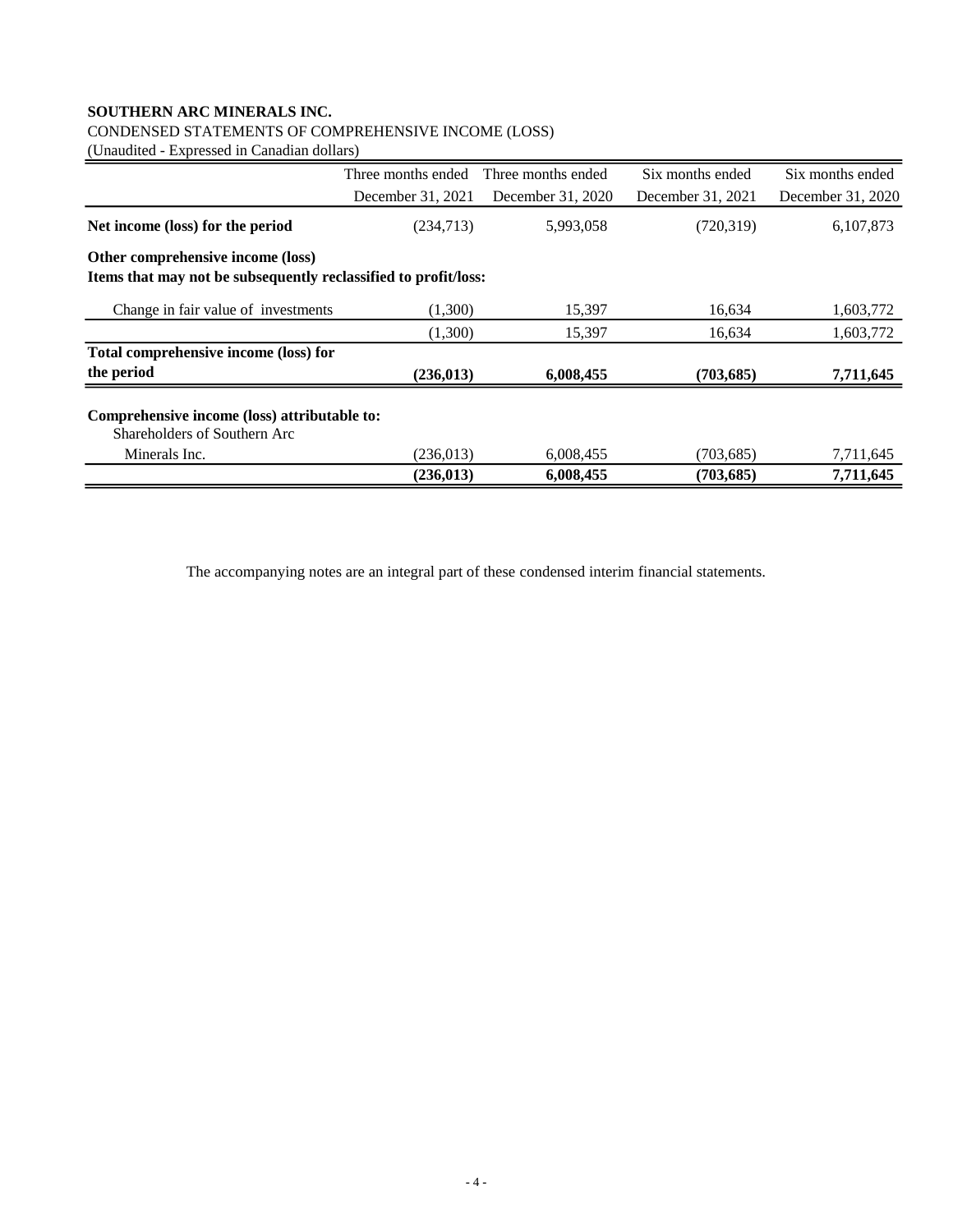## CONSOLIDATED STATEMENTS OF CASH FLOWS

(Unaudited - Expressed in Canadian dollars)

| For the six months ended                                              | December 31, 2021 |                |               |  |
|-----------------------------------------------------------------------|-------------------|----------------|---------------|--|
| <b>Cash flows from operating activities</b>                           |                   |                |               |  |
| Net income (loss) for the period                                      | \$                | $(720,319)$ \$ | 6,107,873     |  |
| Items not affecting cash:                                             |                   |                |               |  |
| Depreciation                                                          |                   | 404            | 23,066        |  |
| Gain on return of capital transaction                                 |                   |                | (6,698,969)   |  |
| Equity loss from investment in associate (Note 3)                     |                   |                | 239,690       |  |
| Realized and unrealized loss (gain) on investments (Note 3)           |                   | 492,934        | (162, 343)    |  |
| Changes in non-cash working capital items:                            |                   |                |               |  |
| Receivables and prepaid expenses                                      |                   | (9,298)        | 1,922         |  |
| Accounts payable, accrued liabilities and other long-term liabilities |                   | (25, 195)      | (86, 599)     |  |
| Net cash used in operating activities                                 |                   | (261, 474)     | (575, 360)    |  |
| Cash flows from (used in) investing activities                        |                   |                |               |  |
| Proceeds from sale of available for sale investment                   |                   | 866,728        |               |  |
| Property and equipment                                                |                   |                | (4,849)       |  |
| Net cash provided by (used in) investing activities                   |                   | 866,728        | (4, 849)      |  |
| <b>Cash flows from financing activities</b>                           |                   |                |               |  |
| Cash received from exercise of options and warrants                   |                   |                | 1,163,084     |  |
| Lease payments                                                        |                   |                | (25, 633)     |  |
| Net cash provided by financing activities                             |                   |                | 1,137,451     |  |
| Change in cash during the period                                      |                   | 605,254        | 557,242       |  |
| Cash, beginning of the period                                         |                   | 630,070        | 349,773       |  |
| Cash, end of the period                                               | \$                | 1,235,324      | \$<br>907,015 |  |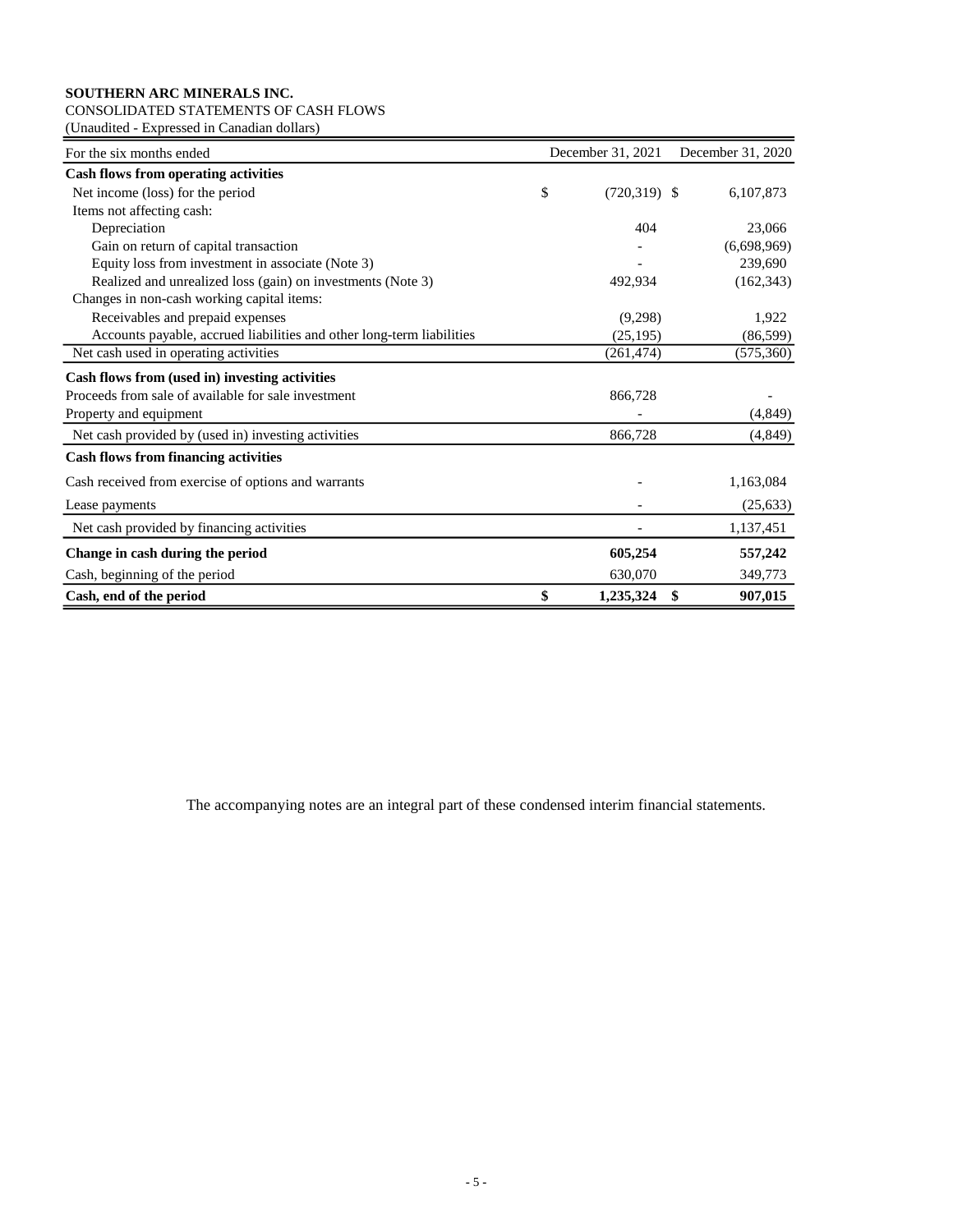STATEMENTS OF CHANGES IN EQUITY (Unaudited - Expressed in Canadian dollars)

|                                                    |                          |               |     |                       |     |                          | Accumulated              |                          |      |                     |
|----------------------------------------------------|--------------------------|---------------|-----|-----------------------|-----|--------------------------|--------------------------|--------------------------|------|---------------------|
|                                                    |                          |               |     |                       |     |                          | Other                    |                          |      |                     |
|                                                    |                          |               |     |                       |     |                          | Comprehensive            |                          |      |                     |
|                                                    | Capital Stock            |               |     | <b>Treasury Stock</b> |     | <b>Equity Reserve</b>    | Income (loss)            | Deficit                  |      | <b>Total Equity</b> |
|                                                    | Number of shares         | Capital Stock |     |                       |     |                          |                          |                          |      |                     |
| <b>Balance, June 30, 2020</b>                      | 19,174,616               | 77,171,731    |     | $(1,170,000)$ \$      |     | 12,447,338               | $(1,715,892)$ \$         | (71, 574, 522)           |      | 15,158,655          |
| Return of capital                                  |                          |               |     |                       |     |                          |                          | (20, 201, 409)           |      | (20, 201, 409)      |
| Net income for the period                          | ٠                        |               |     |                       |     |                          |                          | 6,107,873                |      | 6,107,873           |
| Shares issued for exercise of options and warrants | 3,593,667                | 1,163,084     |     |                       |     |                          | $\overline{\phantom{a}}$ | $\overline{\phantom{a}}$ |      | 1,163,084           |
| Other comprehensive gain                           | $\overline{\phantom{a}}$ |               |     |                       |     | $\overline{\phantom{a}}$ | 1,603,772                | $\overline{\phantom{a}}$ |      | 1,603,772           |
| Balance, December 31, 2020                         | 22,768,283               | 78,334,815    |     | $(1,170,000)$ \$      |     | 12,447,338               | $(112,120)$ \$           | (85,668,058)             |      | 3,831,975           |
|                                                    |                          |               |     |                       |     |                          |                          |                          |      |                     |
| <b>Balance, June 30, 2021</b>                      | 22,768,283               | 78,577,429    | \$. | $(1,170,000)$ \$      |     | 12,204,724               | $(1,585,431)$ \$         | $(85,523,574)$ \$        |      | 2,503,148           |
| Net loss for the period                            | ۰                        |               |     |                       |     |                          |                          | (720, 319)               |      | (720, 319)          |
| Accumulated other comprehensive income transferred |                          |               |     |                       |     |                          |                          |                          |      |                     |
| to deficit                                         | $\overline{\phantom{a}}$ |               |     |                       |     |                          | 1,423,381                | (1,423,381)              |      |                     |
| Other comprehensive gain                           | $\overline{\phantom{a}}$ |               |     |                       |     |                          | 16,634                   |                          |      | 16,634              |
| Balance, December 31, 2021                         | 22,768,283               | 78,577,429    |     | (1,170,000)           | -\$ | 12,204,724               | $(145, 416)$ \$          | (87,667,274)             | - \$ | 1,799,463           |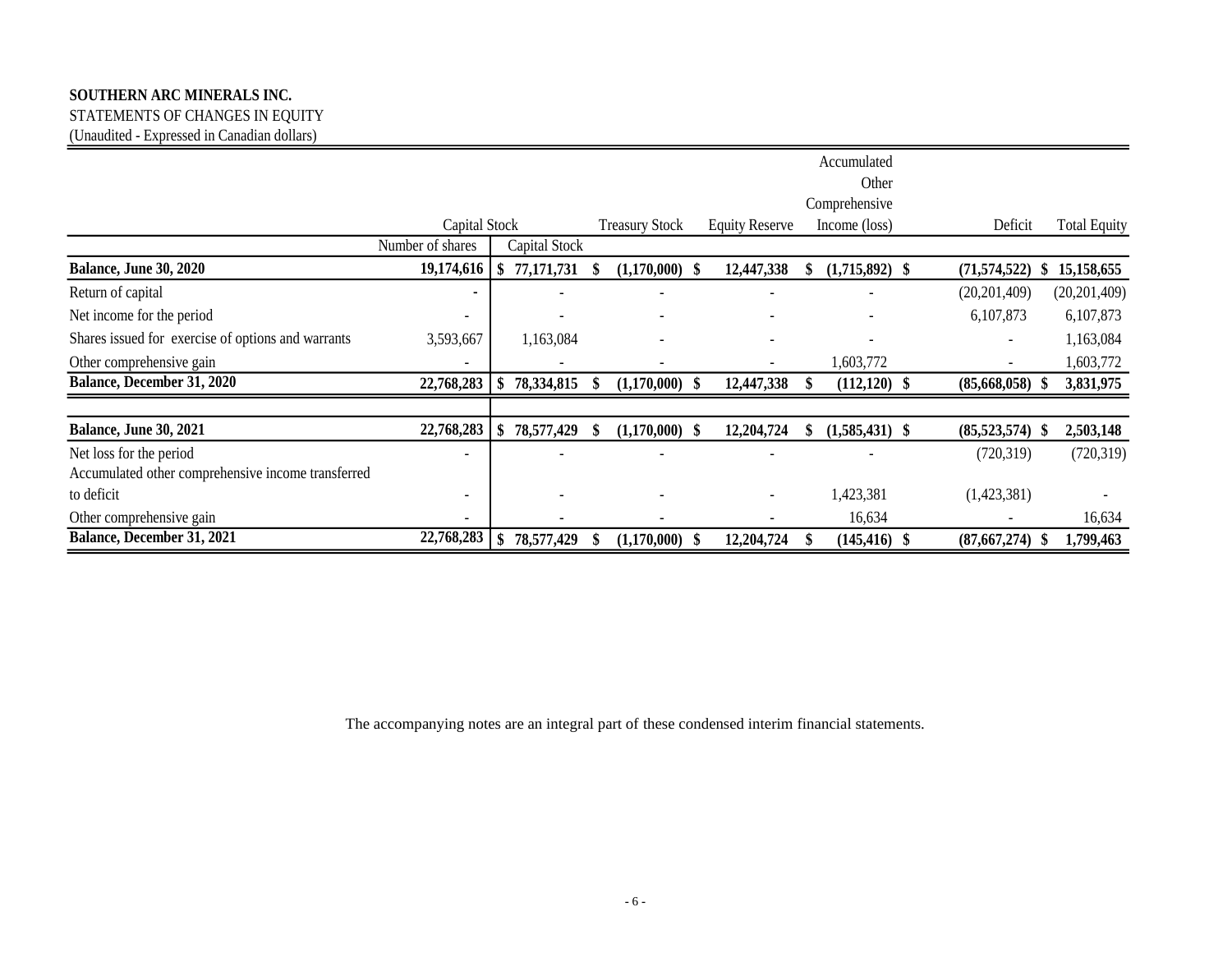## **1. NATURE OF OPERATIONS AND GOING CONCERN**

Southern Arc Minerals Inc. ("Southern Arc" or "the Company") was incorporated in British Columbia, Canada on August 19, 2004. The Company is a Canadian company focused on creating value through project generation and strategic investments in mineral resource companies with a focus on gold and copper-gold. The Company's head office is located at Suite 650 - 669 Howe Street, Vancouver, British Columbia, Canada, V6C 0B4.

֦

These condensed interim financial statements have been prepared on the basis of accounting principles applicable to a "going concern", which assumes that the Company will continue its operations for the foreseeable future and will be able to realize its assets and discharge its liabilities in the normal course of operations. The Company does not currently generate any revenues or have operations that generate cash flows. Accordingly, the Company relies on funding received from the sale of investments and financing received from the issuance of common shares or loans and borrowings to finance its strategic investment activities and general and administrative costs.

On October 16, 2020 (the "Distribution Date"), the Company distributed certain of its investment securities with a carrying value of \$13,345,231 to the shareholders of the Company. Subsequent to the distribution, the Company's business plan is to continue making strategic investments in resource companies with a focus on gold and coppergold. Based on current plans, the Company has sufficient cash to finance its general and administrative expenses and other current obligations for the twelve-month period. However, the Company will be required to obtaining additional financing in order to fund additional investments or exploration projects. While the Company has been successful at securing financing in the past, there can be no assurance that it will be able to do so in the future.

On March 11, 2020, the novel coronavirus outbreak ("COVID-19") outbreak was declared a pandemic by the World Health Organization. The situation is dynamic and the ultimate duration and magnitude of the impact on the economy and the Company's business are not known at this time. These impacts could include an impact on the Company's ability to obtain debt and equity financing to fund ongoing investing activities as well as the Company's ability to conduct business.

These material uncertainties may cast significant doubt upon the Company's ability to continue as a going concern. These financial statements do not give effect to adjustments that would be necessary to the carrying values and classification of assets and liabilities should the Company be unable to continue as a going concern.

## **2. SIGNIFICANT ACCOUNTING POLICIES**

## **Basis of presentation**

These condensed interim financial statements have been prepared in accordance with IFRS, as applicable to interim financial reports including IAS 34, "Interim Financial Reporting", and should be read in conjunction with the Company's annual financial statements for the year ended June 30, 2021, which have been prepared in accordance with IFRS.

These condensed interim financial statements were approved for issuance by the Company's Board of Directors on February 17, 2022.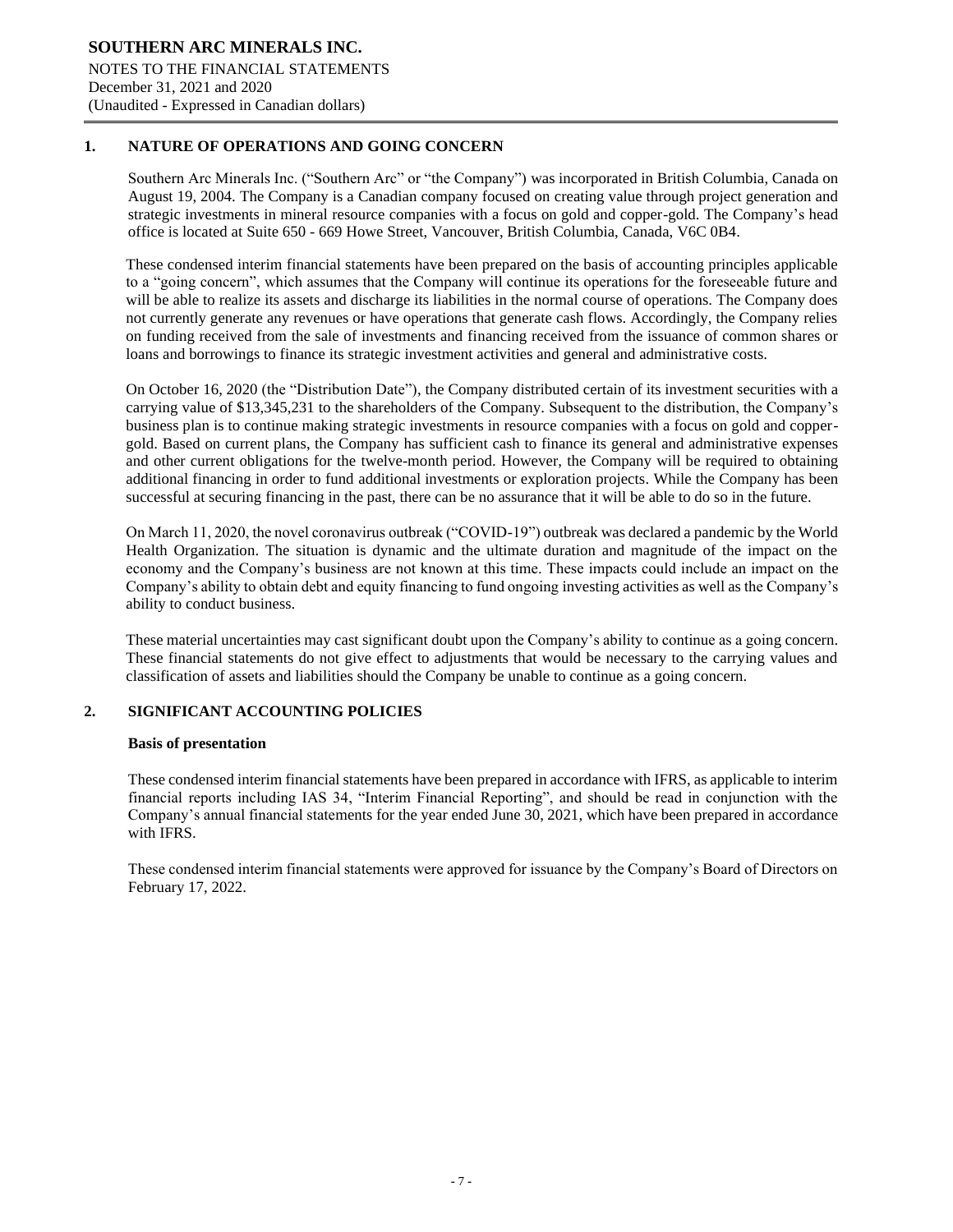## **2. SIGNIFICANT ACCOUNTING POLICIES (continued)**

#### **Significant accounting judgements and estimates**

The preparation of these financial statements requires management to make certain estimates, judgements and assumptions that affect the reported amounts of assets and liabilities at the date of the financial statements and reported amounts of expenses during the reporting period. Actual outcomes could differ from these estimates. These interim financial statements include estimates which, by their nature, are uncertain. Revisions to accounting estimates are recognized in the period in which the estimate is revised and future periods if the revision affects both current and future periods. These estimates are based on historical experience, current and future conditions and other factors, including expectations of future events that are believed to be reasonable under the current circumstances.

֦

#### *Critical accounting estimates*

Significant assumptions about the future and other sources of estimation uncertainty that management has made at the end of the reporting period, that could result in a material adjustment to the carrying amounts of assets and liabilities in the event that actual results differ from assumptions made, relate to, the valuation of investments in warrants which requires estimates of volatility and discount rates. These assumptions affect the fair value of these investments in warrants and the related unrealized gains (losses) on investments.

#### *Critical accounting judgements*

Critical accounting judgements are accounting policies that have been identified as being complex or involving subjective judgements or assessments. The Company's assessment of its ability to continue as a going concern requires judgements about whether sufficient financing will be obtained as required. See Note 1.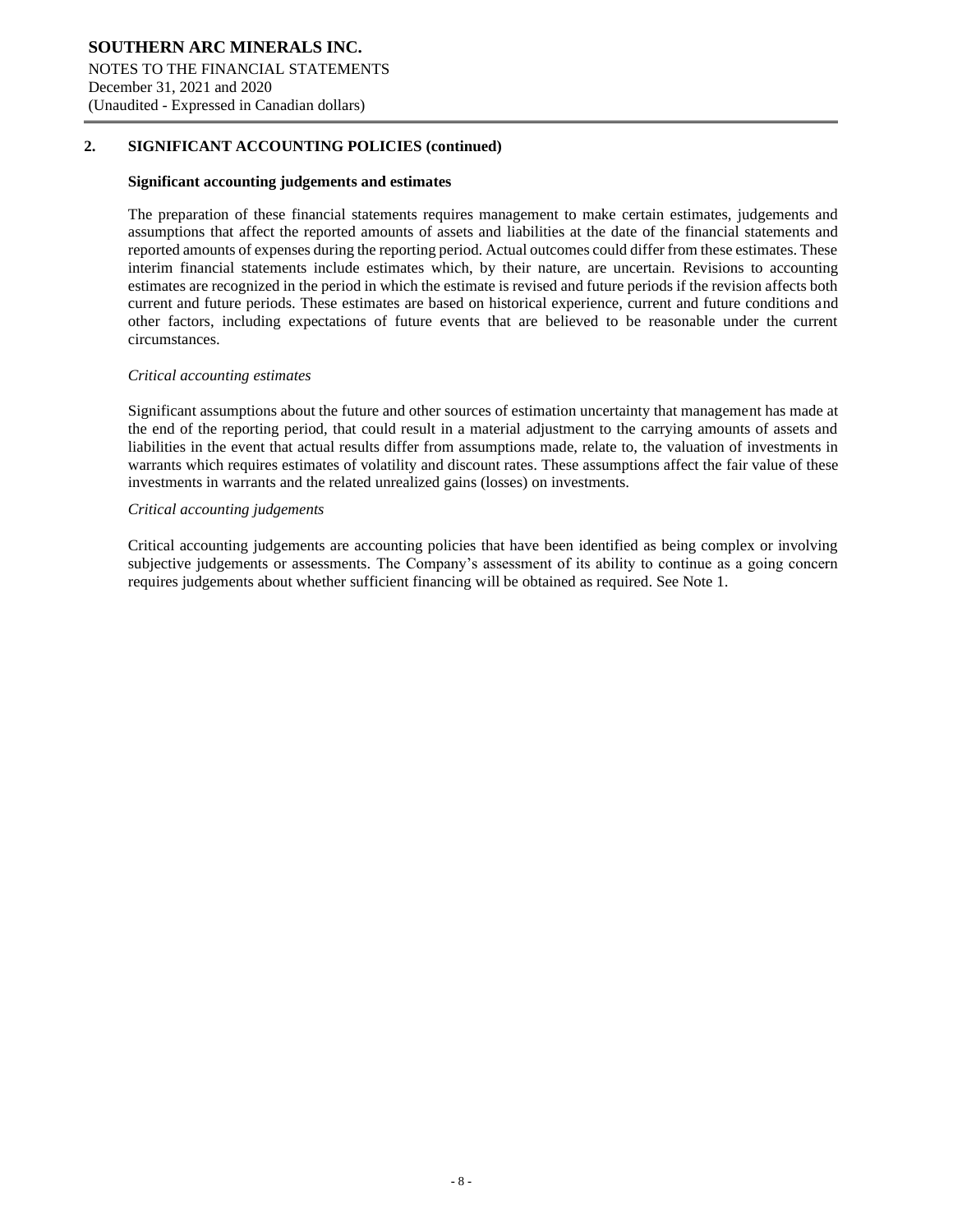## **3. INVESTMENTS**

The following table summarizes the Company's investments as at December 31, 2021 and June 30, 2021:

|                                               | December 31, 2021           |        |                   | June 30, 2021 |                   |
|-----------------------------------------------|-----------------------------|--------|-------------------|---------------|-------------------|
|                                               |                             |        |                   | Number of     |                   |
|                                               | <b>Number of securities</b> |        | <b>Fair Value</b> | securities    | <b>Fair Value</b> |
| Investment in shares of Rise Gold Corp. (Note |                             |        |                   |               |                   |
| 4a)                                           | 15,612 \$                   |        | 5.933             | 15,612 \$     | 11,709            |
| Investment in shares of PT Ancora Indonesia   |                             |        |                   |               |                   |
| Resources Tbk. (Note 4b)                      |                             | $-$ \$ |                   | 77,560,000 \$ | 553,778           |
| Investment in shares of Adriatic Metals Plc.  |                             |        |                   |               |                   |
| (Note 4c)                                     | 9.481 \$                    |        | 21,382            | 134,803 \$    | 298,210           |
| Investment is shares of Japan Gold            | 228,511 \$                  |        | 65,125            | 228,511 \$    | 78,836            |
| Investment in warrants of Japan Gold Corp.    | 16.760,000 \$               |        | 462,450           | 17.584,100 \$ | 955,385           |
| <b>Total investments</b>                      |                             | \$     | 554,890           |               | \$<br>1,897,918   |
| Classified as current                         |                             |        | (554,890)         |               | (851,988)         |
| <b>Total non-current investments</b>          |                             | \$     |                   |               | \$<br>1.045.930   |

֦

#### **a) Rise Gold Corp.**

On the Distribution Date, the Company completed the return of capital transaction and distributed 2,750,000 Rise Gold common shares to the Company's shareholders (note 5). As the Company held 130,000 of its own shares in treasury, it received 15,612 common shares of Rise Gold. As at December 31, 2021, the fair value of these shares was \$5,933 (June 30, 2021 – \$11,709).

## **b) PT Ancora Indonesia Resources, Tbk.**

During the period ended December 31, 2021, the Company sold 77,560,000 shares in PT Ancora for proceeds of \$563,945.

## **c) Adriatic Metals plc (formerly "Tethyan Resource Corp.")**

On October 7, 2020, Tethyan Resources Corp. ("Tethyan") completed a business combination with Adriatic Metals plc ("Adriatic") where Adriatic acquired all of the common shares of Tethyan by way of a court approved plan of arrangement. The Company received 0.166 of one ordinary share of Adriatic for each common share of Tethyan held or 1,664,668 shares. The Company also received 0.166 of one share purchase warrant of Adriatic for each share purchase warrant of Tethyan or 125,322 warrants.

On the Distribution Date, the Company completed the return of capital transaction and distributed 1,664,668 Adriatic common shares to the Company's shareholders (note 5). As the Company held 130,000 of its own shares in treasury, it received distribution of 9,481 ordinary shares of Adriatic Metals plc.

On June 28, 2021, the Company exercised 125,322 warrants of Adriatic to purchase 125,322 shares of Adriatic for a total of \$266,062.

On July 27, 2021, the Company sold 125,322 shares of Adriatic for net proceeds of \$302,783 and recognized a gain of \$36,721 directly in retained earnings.

As at December 31, 2021, the Company has 9,481 shares of Adriatic with a fair value of \$21,382.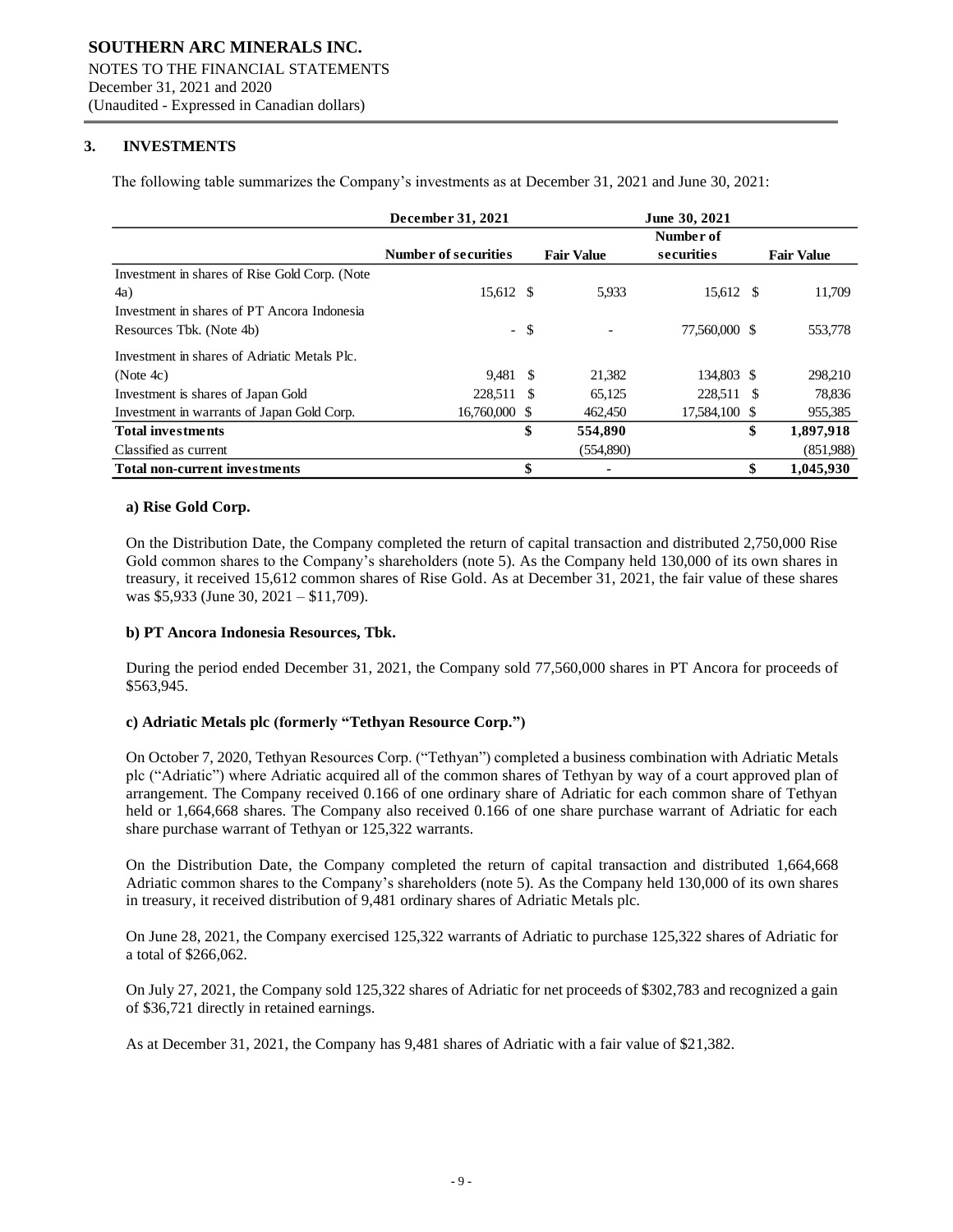## **3. INVESTMENTS (continued)**

#### **d) Japan Gold Corp.**

On the Distribution Date, the Company completed the return of capital transaction and distributed 40,250,000 Japan Gold common shares to the Company's shareholders (note 5). As the Company held 130,000 of its own shares in treasury, it received 228,511 common shares of Japan Gold. As at December 31, 2021, the fair value of these shares was \$65,125 (June 30, 2021 – \$78,836).

֦

As at December 31, 2021, the Company owns 16,760,000 warrants of Japan Gold which have a fair value of \$462,450 (June 30, 2021 – 17,584,100 warrants valued at \$955,385) and recorded an unrealized loss on these warrants of \$492,934 in net loss for the period ended December 31, 2021. The following assumptions were used to fair value these warrants:

|                                     | December 31, 2021 | June 30, 2021 |               |               |
|-------------------------------------|-------------------|---------------|---------------|---------------|
| Risk-free interest rate             |                   | 0.75%         |               | 0.43%         |
| Expected life of options (in years) |                   | $0.35 - 0.61$ |               | $0.14 - 1.11$ |
| Annualized volatility               |                   | 69%-80%       |               | 32%-55%       |
| Share price                         | \$                | 0.29          | <sup>\$</sup> | 0.36          |
| Exercise price                      | \$                | 0.40          |               | $0.40 - 0.42$ |
| Forfeiture rate and dividend rate   |                   | $0.00\%$      |               | $0.00\%$      |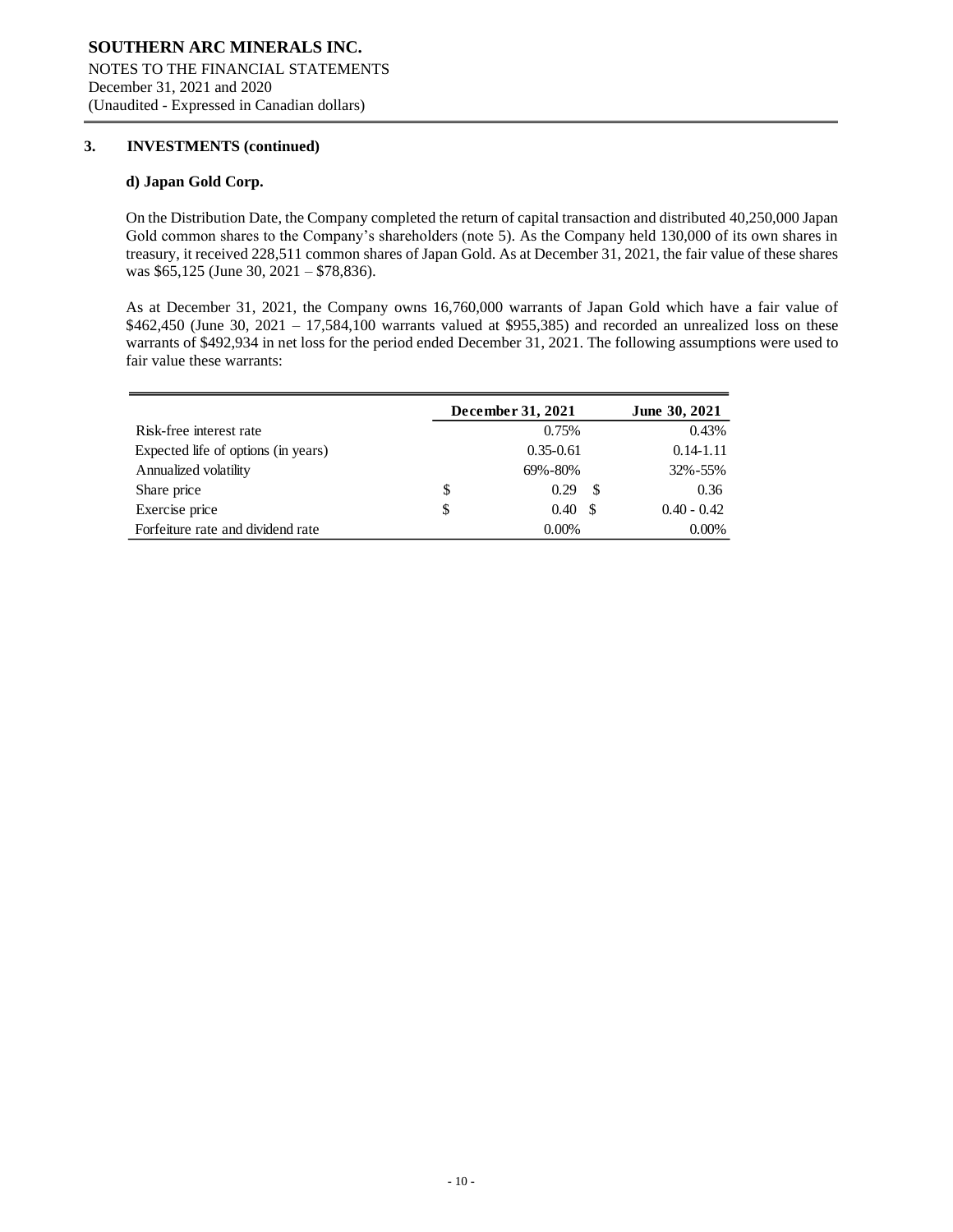## **4. FURNITURE AND EQUIPMENT**

|                                         | Leasehold |                  |     |                     |    |              |  |
|-----------------------------------------|-----------|------------------|-----|---------------------|----|--------------|--|
| Cost                                    |           | Office furniture |     | <b>Improvements</b> |    | <b>Total</b> |  |
| At June 30, 2021                        | \$        | 35,071           | \$  | 29,660              | \$ | 64,731       |  |
| Addition                                |           |                  |     |                     |    |              |  |
| At December 31, 2021                    | \$        | 35,071           | \$  | 29,660              | \$ | 64,731       |  |
|                                         |           |                  |     |                     |    |              |  |
| <b>Accumulated depreciation</b>         |           |                  |     |                     |    |              |  |
| At June 30, 2019                        | \$        | 15,952           | \$. | 29,660              | \$ | 45,612       |  |
| Depreciation expenses                   |           | 7,557            |     |                     |    | 7,557        |  |
| At June 30, 2020                        | \$        | 23,509           | \$  | 29,660              | \$ | 53,169       |  |
| Depreciation expenses                   |           | 7,319            |     |                     |    | 7,319        |  |
| At June 30, 2021                        | \$        | 30,828           | \$  | 29,660              | \$ | 60,488       |  |
| Depreciation expenses                   | \$        | 404              |     |                     | \$ | 404          |  |
| At December 31, 2021                    | \$        | 31,232           | \$  | 29,660              | \$ | 60,892       |  |
| Total carrying value, June 30, 2021     | \$        | 4,243            | \$  |                     | \$ | 4,243        |  |
| Total carrying value, December 31, 2021 | \$        | 3,839            | \$  |                     | \$ | 3,839        |  |

֦

## **5. SHAREHOLDERS' EQUITY**

The Company's authorized share capital consists of an unlimited number of Class A common shares without par value. As at December 31, 2021, 22,898,283 (June 30, 2021 – 22,898,283) are issued of which 22,768,283 (June 30, 2021 – 22,768,283) are outstanding and 130,000 (June 30, 2021 – 130,000) are in treasury.

On the Distribution date, the Company completed a return of capital transaction (the "Transaction") by way of a court approved plan of arrangement under the Business Corporations Act (British Columbia). Pursuant to the plan of arrangement, the Company exchanged each of its outstanding common shares for one new Class A common share and one redeemable share of the Company. The Class A common shares have similar rights as the old common shares and continue to be listed on the TSX Venture Exchange. The redeemable shares were immediately redeemed in exchange for the distribution of the following securities to the shareholders of the Company on a pro-rata basis:

|                                      | # of<br>securities | <b>Carrying value</b><br>$-$ October 16,<br>2020 |
|--------------------------------------|--------------------|--------------------------------------------------|
| Common shares of Japan Gold Corp.    | 40,021,489         | \$7,264,003                                      |
| Common shares of Rise Gold Corp.     | 2,734,388          | 2,654,385                                        |
| Common shares of Adriatic Metals Plc | 1,655,187          | 3,426,843                                        |
|                                      |                    | \$13,345,231                                     |

The distribution was recognized at the fair value of the assets distributed of \$20,088,749 resulting in a gain on distribution of \$6,743,518 which was recognized in net income during the year ended June 30, 2021. The fair value of the shares distributed was based on the quoted market value of those shares, a level one input.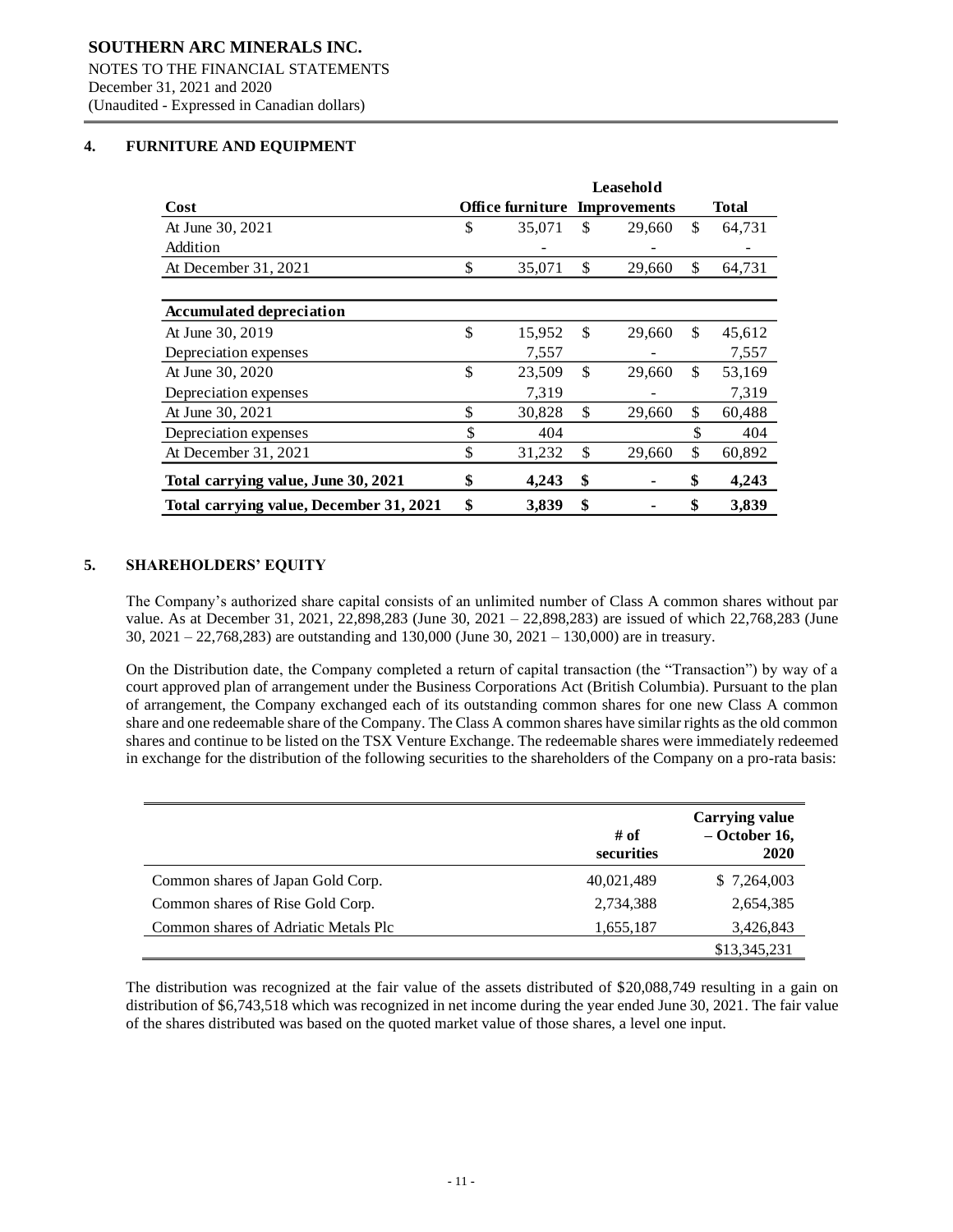## **5. SHAREHOLDERS' EQUITY (continued)**

#### **Earnings per share**

Basic income per share is the net income (loss) available to common shareholders divided by the weighted average number of common shares outstanding during the year. Diluted net earnings (loss) per share adjusts basic net income per share for the effects of potential dilutive common shares.

֦

The calculations of diluted weighted average number of shares outstanding as at December 31, 2021 and December 31, 2020 are as follows:

|                                                       | <b>December 31, 2021</b> | <b>December 31, 2020</b> |
|-------------------------------------------------------|--------------------------|--------------------------|
| Basic weighted average number shares outstanding      | 22,768,283               | 18,928,779               |
| Dilutive securities:                                  |                          |                          |
| <b>Options</b>                                        |                          | $\Omega$                 |
| Warrants                                              | -                        | $\Omega$                 |
| Diluted weighted average number of shares outstanding | 22,768,283               | 18,928,779               |

#### **Share options**

The Company grants share options in accordance with its share option plan and the policies of the TSX Venture Exchange. The number of shares reserved for issuance under the plan shall not exceed 10% of the issued and outstanding common shares of the Company. The terms of the option, including the vesting terms and the option price, are fixed by the directors at the time of grant subject to the price not being less than the market price of the Company's shares on the date of grant. The share options granted are exercisable for a period of up to ten years, as determined by the board of directors at the time of grant. A summary of the Company's outstanding share options granted is presented in the following table.

|                                                 | Number<br>of Options | Weighted Average | <b>Exercise Price</b> |
|-------------------------------------------------|----------------------|------------------|-----------------------|
| Outstanding at June 30, 2019                    | 1,436,000            | S                | 0.33                  |
| Exercised                                       | (300,000)            |                  | 0.33                  |
| Outstanding at June 30, 2020                    | 1,136,000            | \$               | 0.33                  |
| Exercised                                       | (1,012,000)          |                  | 0.33                  |
| Cancelled                                       | (24,000)             |                  | 0.33                  |
| Expired                                         | (100,000)            |                  | 0.33                  |
| Outstanding at June 30, 2021, December 31, 2021 |                      |                  |                       |

During the year ended June 30, 2021, 1,012,000 were exercised for total proceeds of \$336,950 to the Company. Out of the options exercised, 755,000 options were exercised by related parties. As at December 31, 2021, no share options remain outstanding.

#### **Share purchase warrants**

During the year ended June 30, 2021, 2,581,667 warrants with an exercise price of \$0.32 were exercised for proceeds of \$826,134. As at December 31, 2021, no warrants remain outstanding.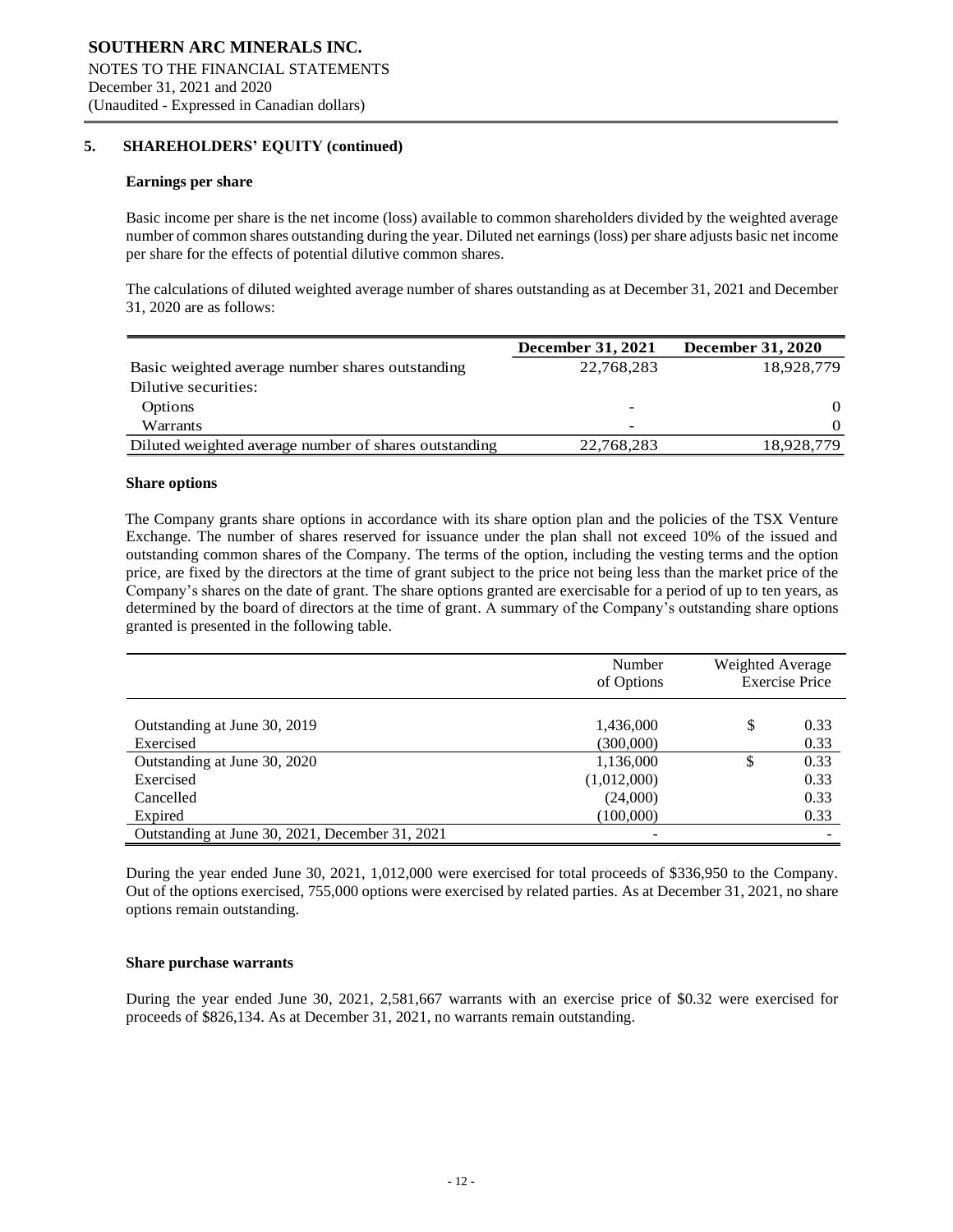#### **6. RELATED PARTY TRANSACTIONS**

#### **Key management and personnel compensation**

Key management personnel include the directors and officers of the Company.

Key management compensation during the three and six-month period ended December 31, 2021, consisted of management fees of \$60,000 (2020 - \$70,000) and \$120,000 (2020- \$160,000) respectively which was paid to two private companies controlled by the Chief Executive Officer and Chairman of the Company. Management fees include administrative, finance, accounting, investor relations and consulting services.

֦

The Company also reimbursed a private company controlled by the Chief Executive Officer and Chairman of the Company during the three and six-month period ended December 31, 2021 of \$7,500 (2020 - \$Nil) and \$15,000 (2020 - \$Nil) respectively in occupancy costs.

The above transactions are recorded at the consideration established and agreed to by the related parties.

## **7. SEGMENTED INFORMATION**

The Company conducts its business as a single operating segment focused on the acquisition and exploration of resource properties and investments. As at December 31, 2021 and June 30, 2021, all of the Company's assets and liabilities and income are in Canada.

## **8. FINANCIAL INSTRUMENTS**

The nature of the Company's operations exposes the Company to credit risk, liquidity risk and market risk, which may have a material effect on cash flows, operations and comprehensive income.

The Company's risk management policies are established to identify and analyze the risks faced by the Company, to set appropriate risk limits and to monitor market conditions and the Company's activities. The Board of Directors has overall responsibility for the establishment and oversight of the Company's risk management framework and policies.

*Credit risk* is the risk of loss associated with a counterparty's inability to fulfill its payment obligations. The Company currently does not have any significant credit risk.

*Liquidity risk* is the risk that the Company is not able to meet its financial obligations as they fall due. All of the Company's financial liabilities are classified as current and are anticipated to mature within the next fiscal year. The Company's approach to managing liquidity risk is to ensure that it will have sufficient liquidity to meet liabilities when due. See also Note 1.

*Market risk* is the risk of loss that may arise from changes in market factors such as interest rates, foreign exchange rates, and commodity and equity prices. The Company is exposed to interest rate risk to the extent that the cash maintained at the financial institutions is subject to a floating rate of interest. The interest rate risk on the Company's cash is minimal. The Company is not currently exposed to material foreign currency risk. The quoted market price of Japan Gold, Rise Gold and Adriatic shares are subject to fluctuations and this impacts other comprehensive income. A 1% change (plus or minus) in the price of these shares would change the fair value of the common shares and other comprehensive income by approximately \$924. A 1% change (plus or minus) in the market price used in the valuation of the Company's investment in warrants would change the fair value of the warrants and net income by \$16,716.